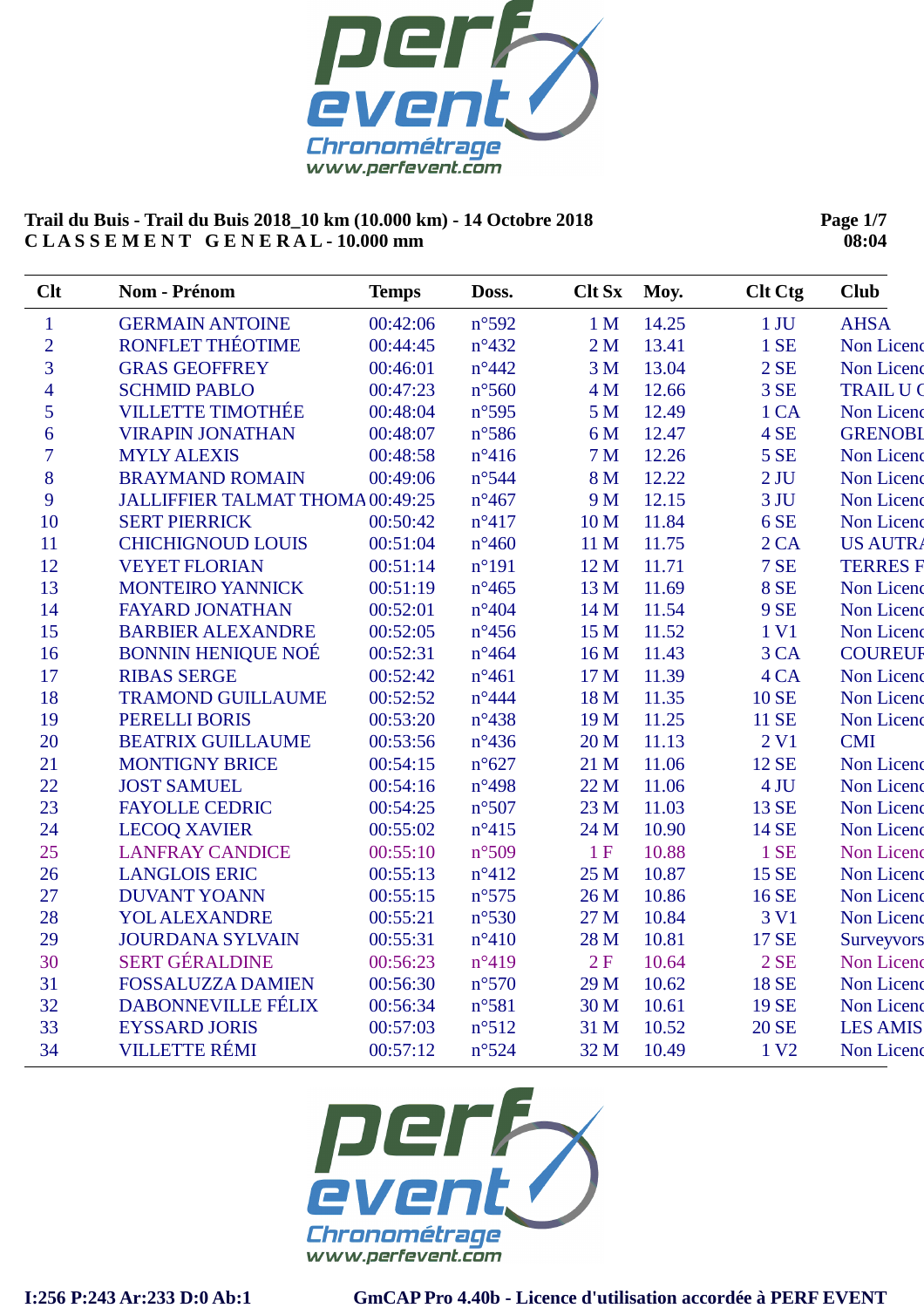

**Page 2/7 08:04**

| 35<br>33 M<br>10.48<br><b>SOLOMENKO ZLATKO</b><br>00:57:16<br>$n^{\circ}580$<br>21 SE<br>36<br><b>JEUCH LOUIS</b><br>00:57:24<br>$n^{\circ}500$<br>34 M<br>10.46<br>1 ES<br>37<br>$n^{\circ}429$<br>35 M<br>22 SE<br><b>ROGIER VINCENT</b><br>00:57:37<br>10.41<br>38<br><b>MARTIN MAXIME</b><br>00:57:51<br>$n^{\circ}477$<br>36 M<br>10.37<br>23 SE<br>39<br>$n^{\circ}420$<br>10.34<br><b>GABAIG JULIEN</b><br>00:58:02<br>37 M<br><b>24 SE</b><br>40<br>DE VALKENEER ENRICK<br>00:58:05<br>$n^{\circ}$ 566<br>38 M<br>10.33<br>25 SE<br>10.31<br>41<br><b>LAMBLIN JEAN-BAPTISTE</b><br>00:58:13<br>$n^{\circ}567$<br>39 M<br>26 SE<br>42<br>10.25<br><b>SEGARD FLORENT</b><br>00:58:31<br>$n^{\circ}$ 557<br>40 M<br>27 SE<br>43<br><b>FIGUS ALAIN</b><br>00:58:32<br>$n^{\circ}618$<br>10.25<br><b>28 SE</b><br>41 M<br>44<br><b>BOIDOT MATHIEU</b><br>10.22<br><b>29 SE</b><br>00:58:43<br>$n^{\circ}635$<br>42 M<br>45<br>PITOT-BELIN RICHARD<br>$n^{\circ}418$<br>10.18<br>00:58:56<br>43 M<br>1 V3<br>46<br><b>ROUSTAN LOUIS</b><br>00:58:57<br>$n^{\circ}463$<br>10.18<br>5 CA<br>44 M<br>47<br>3F<br>1 V <sub>2</sub><br>FUGA-DIBILIO MARIE-CHRIS 00:59:01<br>$n^{\circ}469$<br>10.17<br>48<br><b>BROUSSET TRISTAN</b><br>00:59:13<br>$n^{\circ}642$<br>45 M<br><b>30 SE</b><br>10.13<br>49<br><b>CAMPESTRE JEAN-MARC</b><br>$n^{\circ}117$<br>2 V <sub>2</sub><br>00:59:27<br>46 M<br>10.09<br>50<br>$n^{\circ}501$<br>3 V <sub>2</sub><br><b>BOURNEUF JEAN CLAUDE</b><br>00:59:29<br>47 M<br>10.09<br>51<br><b>CUADRAD JEAN</b><br>00:59:30<br>$n^{\circ}528$<br>48 M<br>10.09<br>31 SE<br>52<br>JOURDAIN-DEPREZ BENOIT 00:59:31<br>10.08<br>$n^{\circ}433$<br>49 M<br>$1$ MI<br>53<br><b>VILLETTE HUBERT</b><br>$n^{\circ}489$<br>10.08<br>00:59:33<br>50 M<br>4 V <sub>2</sub><br>54<br><b>ELLIOT TREVOR</b><br>32 SE<br>01:00:02<br>$n^{\circ}631$<br>51 M<br>10.00<br>55<br>PAULUS PORCHEROT CAROI01:00:12<br>9.97<br>3 SE<br>$n^{\circ}453$<br>4F<br>56<br>n°519<br>9.91<br><b>DUBUY DENIS</b><br>52 M<br>5 V <sub>2</sub><br>01:00:33<br>57<br>5F<br>9.88<br>4 SE<br><b>MICHELON MARION</b><br>01:00:44<br>$n^{\circ}629$<br>58<br>9.84<br>$n^{\circ}$ 568<br>6F<br><b>5 SE</b><br><b>BILLARD MORGANE</b><br>01:00:58<br>59<br>9.78<br><b>RAYER THIERRY</b><br>01:01:20<br>$n^{\circ}645$<br>53 M<br>6 V <sub>2</sub><br>9.70<br>60<br>THEVENET VINCENT<br>$n^{\circ}$ 534<br>54 M<br>4 V1<br>01:01:52<br>n°514<br>9.70<br><b>GOY THOMAS</b><br>55 M<br>33 SE<br>61<br>01:01:53<br><b>DAURAT YOANN</b><br>$n^{\circ}516$<br>9.69<br>62<br>01:01:55<br>56 M<br><b>34 SE</b><br>63<br><b>REVERDY YVES</b><br>$n^{\circ}422$<br>9.68<br>01:01:58<br>57 M<br>5 V1<br>64<br><b>RUBI CHRISTOPHE</b><br>$n^{\circ}529$<br>58 M<br>9.68<br>35 SE<br>01:01:59<br>$n^{\circ}531$<br>65<br><b>YOL ESTELLE</b><br>01:02:17<br>7F<br>9.63<br>6 SE<br><b>CIALDELLA VINCENT</b><br>01:02:27<br>$n^{\circ}448$<br>9.61<br>36 SE<br>66<br>59 M<br>67<br><b>LORPHELIN NICOLAS</b><br>01:02:31<br>$n^{\circ}574$<br>9.60<br>37 SE<br>60 M | Clt | Nom - Prénom            | <b>Temps</b> | Doss.          | <b>Clt Sx</b> | Moy. | <b>Clt Ctg</b> | <b>Club</b>     |
|-------------------------------------------------------------------------------------------------------------------------------------------------------------------------------------------------------------------------------------------------------------------------------------------------------------------------------------------------------------------------------------------------------------------------------------------------------------------------------------------------------------------------------------------------------------------------------------------------------------------------------------------------------------------------------------------------------------------------------------------------------------------------------------------------------------------------------------------------------------------------------------------------------------------------------------------------------------------------------------------------------------------------------------------------------------------------------------------------------------------------------------------------------------------------------------------------------------------------------------------------------------------------------------------------------------------------------------------------------------------------------------------------------------------------------------------------------------------------------------------------------------------------------------------------------------------------------------------------------------------------------------------------------------------------------------------------------------------------------------------------------------------------------------------------------------------------------------------------------------------------------------------------------------------------------------------------------------------------------------------------------------------------------------------------------------------------------------------------------------------------------------------------------------------------------------------------------------------------------------------------------------------------------------------------------------------------------------------------------------------------------------------------------------------------------------------------------------------------------------------------------------------------------------------------------------------------------------------------------------------------------------------------------------------------------------------------------------------------------------------------------------------------------------------------------------------------------------------------------------------------------------------------------------------------------------------------------------------------------------------------------------------------------------------|-----|-------------------------|--------------|----------------|---------------|------|----------------|-----------------|
|                                                                                                                                                                                                                                                                                                                                                                                                                                                                                                                                                                                                                                                                                                                                                                                                                                                                                                                                                                                                                                                                                                                                                                                                                                                                                                                                                                                                                                                                                                                                                                                                                                                                                                                                                                                                                                                                                                                                                                                                                                                                                                                                                                                                                                                                                                                                                                                                                                                                                                                                                                                                                                                                                                                                                                                                                                                                                                                                                                                                                                           |     |                         |              |                |               |      |                | Non Licenc      |
|                                                                                                                                                                                                                                                                                                                                                                                                                                                                                                                                                                                                                                                                                                                                                                                                                                                                                                                                                                                                                                                                                                                                                                                                                                                                                                                                                                                                                                                                                                                                                                                                                                                                                                                                                                                                                                                                                                                                                                                                                                                                                                                                                                                                                                                                                                                                                                                                                                                                                                                                                                                                                                                                                                                                                                                                                                                                                                                                                                                                                                           |     |                         |              |                |               |      |                | Non Licenc      |
|                                                                                                                                                                                                                                                                                                                                                                                                                                                                                                                                                                                                                                                                                                                                                                                                                                                                                                                                                                                                                                                                                                                                                                                                                                                                                                                                                                                                                                                                                                                                                                                                                                                                                                                                                                                                                                                                                                                                                                                                                                                                                                                                                                                                                                                                                                                                                                                                                                                                                                                                                                                                                                                                                                                                                                                                                                                                                                                                                                                                                                           |     |                         |              |                |               |      |                | Non Licenc      |
|                                                                                                                                                                                                                                                                                                                                                                                                                                                                                                                                                                                                                                                                                                                                                                                                                                                                                                                                                                                                                                                                                                                                                                                                                                                                                                                                                                                                                                                                                                                                                                                                                                                                                                                                                                                                                                                                                                                                                                                                                                                                                                                                                                                                                                                                                                                                                                                                                                                                                                                                                                                                                                                                                                                                                                                                                                                                                                                                                                                                                                           |     |                         |              |                |               |      |                | Non Licenc      |
|                                                                                                                                                                                                                                                                                                                                                                                                                                                                                                                                                                                                                                                                                                                                                                                                                                                                                                                                                                                                                                                                                                                                                                                                                                                                                                                                                                                                                                                                                                                                                                                                                                                                                                                                                                                                                                                                                                                                                                                                                                                                                                                                                                                                                                                                                                                                                                                                                                                                                                                                                                                                                                                                                                                                                                                                                                                                                                                                                                                                                                           |     |                         |              |                |               |      |                | Non Licenc      |
|                                                                                                                                                                                                                                                                                                                                                                                                                                                                                                                                                                                                                                                                                                                                                                                                                                                                                                                                                                                                                                                                                                                                                                                                                                                                                                                                                                                                                                                                                                                                                                                                                                                                                                                                                                                                                                                                                                                                                                                                                                                                                                                                                                                                                                                                                                                                                                                                                                                                                                                                                                                                                                                                                                                                                                                                                                                                                                                                                                                                                                           |     |                         |              |                |               |      |                | Non Licenc      |
|                                                                                                                                                                                                                                                                                                                                                                                                                                                                                                                                                                                                                                                                                                                                                                                                                                                                                                                                                                                                                                                                                                                                                                                                                                                                                                                                                                                                                                                                                                                                                                                                                                                                                                                                                                                                                                                                                                                                                                                                                                                                                                                                                                                                                                                                                                                                                                                                                                                                                                                                                                                                                                                                                                                                                                                                                                                                                                                                                                                                                                           |     |                         |              |                |               |      |                | Non Licenc      |
|                                                                                                                                                                                                                                                                                                                                                                                                                                                                                                                                                                                                                                                                                                                                                                                                                                                                                                                                                                                                                                                                                                                                                                                                                                                                                                                                                                                                                                                                                                                                                                                                                                                                                                                                                                                                                                                                                                                                                                                                                                                                                                                                                                                                                                                                                                                                                                                                                                                                                                                                                                                                                                                                                                                                                                                                                                                                                                                                                                                                                                           |     |                         |              |                |               |      |                | <b>FLORENT</b>  |
|                                                                                                                                                                                                                                                                                                                                                                                                                                                                                                                                                                                                                                                                                                                                                                                                                                                                                                                                                                                                                                                                                                                                                                                                                                                                                                                                                                                                                                                                                                                                                                                                                                                                                                                                                                                                                                                                                                                                                                                                                                                                                                                                                                                                                                                                                                                                                                                                                                                                                                                                                                                                                                                                                                                                                                                                                                                                                                                                                                                                                                           |     |                         |              |                |               |      |                | Non Licenc      |
|                                                                                                                                                                                                                                                                                                                                                                                                                                                                                                                                                                                                                                                                                                                                                                                                                                                                                                                                                                                                                                                                                                                                                                                                                                                                                                                                                                                                                                                                                                                                                                                                                                                                                                                                                                                                                                                                                                                                                                                                                                                                                                                                                                                                                                                                                                                                                                                                                                                                                                                                                                                                                                                                                                                                                                                                                                                                                                                                                                                                                                           |     |                         |              |                |               |      |                | Non Licenc      |
|                                                                                                                                                                                                                                                                                                                                                                                                                                                                                                                                                                                                                                                                                                                                                                                                                                                                                                                                                                                                                                                                                                                                                                                                                                                                                                                                                                                                                                                                                                                                                                                                                                                                                                                                                                                                                                                                                                                                                                                                                                                                                                                                                                                                                                                                                                                                                                                                                                                                                                                                                                                                                                                                                                                                                                                                                                                                                                                                                                                                                                           |     |                         |              |                |               |      |                | Non Licenc      |
|                                                                                                                                                                                                                                                                                                                                                                                                                                                                                                                                                                                                                                                                                                                                                                                                                                                                                                                                                                                                                                                                                                                                                                                                                                                                                                                                                                                                                                                                                                                                                                                                                                                                                                                                                                                                                                                                                                                                                                                                                                                                                                                                                                                                                                                                                                                                                                                                                                                                                                                                                                                                                                                                                                                                                                                                                                                                                                                                                                                                                                           |     |                         |              |                |               |      |                | Non Licenc      |
|                                                                                                                                                                                                                                                                                                                                                                                                                                                                                                                                                                                                                                                                                                                                                                                                                                                                                                                                                                                                                                                                                                                                                                                                                                                                                                                                                                                                                                                                                                                                                                                                                                                                                                                                                                                                                                                                                                                                                                                                                                                                                                                                                                                                                                                                                                                                                                                                                                                                                                                                                                                                                                                                                                                                                                                                                                                                                                                                                                                                                                           |     |                         |              |                |               |      |                | Non Licenc      |
|                                                                                                                                                                                                                                                                                                                                                                                                                                                                                                                                                                                                                                                                                                                                                                                                                                                                                                                                                                                                                                                                                                                                                                                                                                                                                                                                                                                                                                                                                                                                                                                                                                                                                                                                                                                                                                                                                                                                                                                                                                                                                                                                                                                                                                                                                                                                                                                                                                                                                                                                                                                                                                                                                                                                                                                                                                                                                                                                                                                                                                           |     |                         |              |                |               |      |                | Non Licenc      |
|                                                                                                                                                                                                                                                                                                                                                                                                                                                                                                                                                                                                                                                                                                                                                                                                                                                                                                                                                                                                                                                                                                                                                                                                                                                                                                                                                                                                                                                                                                                                                                                                                                                                                                                                                                                                                                                                                                                                                                                                                                                                                                                                                                                                                                                                                                                                                                                                                                                                                                                                                                                                                                                                                                                                                                                                                                                                                                                                                                                                                                           |     |                         |              |                |               |      |                | Non Licenc      |
|                                                                                                                                                                                                                                                                                                                                                                                                                                                                                                                                                                                                                                                                                                                                                                                                                                                                                                                                                                                                                                                                                                                                                                                                                                                                                                                                                                                                                                                                                                                                                                                                                                                                                                                                                                                                                                                                                                                                                                                                                                                                                                                                                                                                                                                                                                                                                                                                                                                                                                                                                                                                                                                                                                                                                                                                                                                                                                                                                                                                                                           |     |                         |              |                |               |      |                | Non Licenc      |
|                                                                                                                                                                                                                                                                                                                                                                                                                                                                                                                                                                                                                                                                                                                                                                                                                                                                                                                                                                                                                                                                                                                                                                                                                                                                                                                                                                                                                                                                                                                                                                                                                                                                                                                                                                                                                                                                                                                                                                                                                                                                                                                                                                                                                                                                                                                                                                                                                                                                                                                                                                                                                                                                                                                                                                                                                                                                                                                                                                                                                                           |     |                         |              |                |               |      |                | Non Licenc      |
|                                                                                                                                                                                                                                                                                                                                                                                                                                                                                                                                                                                                                                                                                                                                                                                                                                                                                                                                                                                                                                                                                                                                                                                                                                                                                                                                                                                                                                                                                                                                                                                                                                                                                                                                                                                                                                                                                                                                                                                                                                                                                                                                                                                                                                                                                                                                                                                                                                                                                                                                                                                                                                                                                                                                                                                                                                                                                                                                                                                                                                           |     |                         |              |                |               |      |                | Non Licenc      |
|                                                                                                                                                                                                                                                                                                                                                                                                                                                                                                                                                                                                                                                                                                                                                                                                                                                                                                                                                                                                                                                                                                                                                                                                                                                                                                                                                                                                                                                                                                                                                                                                                                                                                                                                                                                                                                                                                                                                                                                                                                                                                                                                                                                                                                                                                                                                                                                                                                                                                                                                                                                                                                                                                                                                                                                                                                                                                                                                                                                                                                           |     |                         |              |                |               |      |                | Non Licenc      |
|                                                                                                                                                                                                                                                                                                                                                                                                                                                                                                                                                                                                                                                                                                                                                                                                                                                                                                                                                                                                                                                                                                                                                                                                                                                                                                                                                                                                                                                                                                                                                                                                                                                                                                                                                                                                                                                                                                                                                                                                                                                                                                                                                                                                                                                                                                                                                                                                                                                                                                                                                                                                                                                                                                                                                                                                                                                                                                                                                                                                                                           |     |                         |              |                |               |      |                | Non Licenc      |
|                                                                                                                                                                                                                                                                                                                                                                                                                                                                                                                                                                                                                                                                                                                                                                                                                                                                                                                                                                                                                                                                                                                                                                                                                                                                                                                                                                                                                                                                                                                                                                                                                                                                                                                                                                                                                                                                                                                                                                                                                                                                                                                                                                                                                                                                                                                                                                                                                                                                                                                                                                                                                                                                                                                                                                                                                                                                                                                                                                                                                                           |     |                         |              |                |               |      |                | Non Licenc      |
|                                                                                                                                                                                                                                                                                                                                                                                                                                                                                                                                                                                                                                                                                                                                                                                                                                                                                                                                                                                                                                                                                                                                                                                                                                                                                                                                                                                                                                                                                                                                                                                                                                                                                                                                                                                                                                                                                                                                                                                                                                                                                                                                                                                                                                                                                                                                                                                                                                                                                                                                                                                                                                                                                                                                                                                                                                                                                                                                                                                                                                           |     |                         |              |                |               |      |                | Non Licenc      |
|                                                                                                                                                                                                                                                                                                                                                                                                                                                                                                                                                                                                                                                                                                                                                                                                                                                                                                                                                                                                                                                                                                                                                                                                                                                                                                                                                                                                                                                                                                                                                                                                                                                                                                                                                                                                                                                                                                                                                                                                                                                                                                                                                                                                                                                                                                                                                                                                                                                                                                                                                                                                                                                                                                                                                                                                                                                                                                                                                                                                                                           |     |                         |              |                |               |      |                | Non Licenc      |
|                                                                                                                                                                                                                                                                                                                                                                                                                                                                                                                                                                                                                                                                                                                                                                                                                                                                                                                                                                                                                                                                                                                                                                                                                                                                                                                                                                                                                                                                                                                                                                                                                                                                                                                                                                                                                                                                                                                                                                                                                                                                                                                                                                                                                                                                                                                                                                                                                                                                                                                                                                                                                                                                                                                                                                                                                                                                                                                                                                                                                                           |     |                         |              |                |               |      |                | <b>GRENOBI</b>  |
|                                                                                                                                                                                                                                                                                                                                                                                                                                                                                                                                                                                                                                                                                                                                                                                                                                                                                                                                                                                                                                                                                                                                                                                                                                                                                                                                                                                                                                                                                                                                                                                                                                                                                                                                                                                                                                                                                                                                                                                                                                                                                                                                                                                                                                                                                                                                                                                                                                                                                                                                                                                                                                                                                                                                                                                                                                                                                                                                                                                                                                           |     |                         |              |                |               |      |                | Non Licenc      |
|                                                                                                                                                                                                                                                                                                                                                                                                                                                                                                                                                                                                                                                                                                                                                                                                                                                                                                                                                                                                                                                                                                                                                                                                                                                                                                                                                                                                                                                                                                                                                                                                                                                                                                                                                                                                                                                                                                                                                                                                                                                                                                                                                                                                                                                                                                                                                                                                                                                                                                                                                                                                                                                                                                                                                                                                                                                                                                                                                                                                                                           |     |                         |              |                |               |      |                | <b>FONTANII</b> |
|                                                                                                                                                                                                                                                                                                                                                                                                                                                                                                                                                                                                                                                                                                                                                                                                                                                                                                                                                                                                                                                                                                                                                                                                                                                                                                                                                                                                                                                                                                                                                                                                                                                                                                                                                                                                                                                                                                                                                                                                                                                                                                                                                                                                                                                                                                                                                                                                                                                                                                                                                                                                                                                                                                                                                                                                                                                                                                                                                                                                                                           |     |                         |              |                |               |      |                | Non Licenc      |
|                                                                                                                                                                                                                                                                                                                                                                                                                                                                                                                                                                                                                                                                                                                                                                                                                                                                                                                                                                                                                                                                                                                                                                                                                                                                                                                                                                                                                                                                                                                                                                                                                                                                                                                                                                                                                                                                                                                                                                                                                                                                                                                                                                                                                                                                                                                                                                                                                                                                                                                                                                                                                                                                                                                                                                                                                                                                                                                                                                                                                                           |     |                         |              |                |               |      |                | Non Licenc      |
|                                                                                                                                                                                                                                                                                                                                                                                                                                                                                                                                                                                                                                                                                                                                                                                                                                                                                                                                                                                                                                                                                                                                                                                                                                                                                                                                                                                                                                                                                                                                                                                                                                                                                                                                                                                                                                                                                                                                                                                                                                                                                                                                                                                                                                                                                                                                                                                                                                                                                                                                                                                                                                                                                                                                                                                                                                                                                                                                                                                                                                           |     |                         |              |                |               |      |                | Non Licenc      |
|                                                                                                                                                                                                                                                                                                                                                                                                                                                                                                                                                                                                                                                                                                                                                                                                                                                                                                                                                                                                                                                                                                                                                                                                                                                                                                                                                                                                                                                                                                                                                                                                                                                                                                                                                                                                                                                                                                                                                                                                                                                                                                                                                                                                                                                                                                                                                                                                                                                                                                                                                                                                                                                                                                                                                                                                                                                                                                                                                                                                                                           |     |                         |              |                |               |      |                | Non Licenc      |
|                                                                                                                                                                                                                                                                                                                                                                                                                                                                                                                                                                                                                                                                                                                                                                                                                                                                                                                                                                                                                                                                                                                                                                                                                                                                                                                                                                                                                                                                                                                                                                                                                                                                                                                                                                                                                                                                                                                                                                                                                                                                                                                                                                                                                                                                                                                                                                                                                                                                                                                                                                                                                                                                                                                                                                                                                                                                                                                                                                                                                                           |     |                         |              |                |               |      |                | Non Licenc      |
|                                                                                                                                                                                                                                                                                                                                                                                                                                                                                                                                                                                                                                                                                                                                                                                                                                                                                                                                                                                                                                                                                                                                                                                                                                                                                                                                                                                                                                                                                                                                                                                                                                                                                                                                                                                                                                                                                                                                                                                                                                                                                                                                                                                                                                                                                                                                                                                                                                                                                                                                                                                                                                                                                                                                                                                                                                                                                                                                                                                                                                           |     |                         |              |                |               |      |                | Non Licenc      |
|                                                                                                                                                                                                                                                                                                                                                                                                                                                                                                                                                                                                                                                                                                                                                                                                                                                                                                                                                                                                                                                                                                                                                                                                                                                                                                                                                                                                                                                                                                                                                                                                                                                                                                                                                                                                                                                                                                                                                                                                                                                                                                                                                                                                                                                                                                                                                                                                                                                                                                                                                                                                                                                                                                                                                                                                                                                                                                                                                                                                                                           |     |                         |              |                |               |      |                | Non Licenc      |
|                                                                                                                                                                                                                                                                                                                                                                                                                                                                                                                                                                                                                                                                                                                                                                                                                                                                                                                                                                                                                                                                                                                                                                                                                                                                                                                                                                                                                                                                                                                                                                                                                                                                                                                                                                                                                                                                                                                                                                                                                                                                                                                                                                                                                                                                                                                                                                                                                                                                                                                                                                                                                                                                                                                                                                                                                                                                                                                                                                                                                                           | 68  | <b>DREYFUS BENJAMIN</b> | 01:02:33     | $n^{\circ}589$ | 61 M          | 9.59 | <b>38 SE</b>   | Non Licenc      |

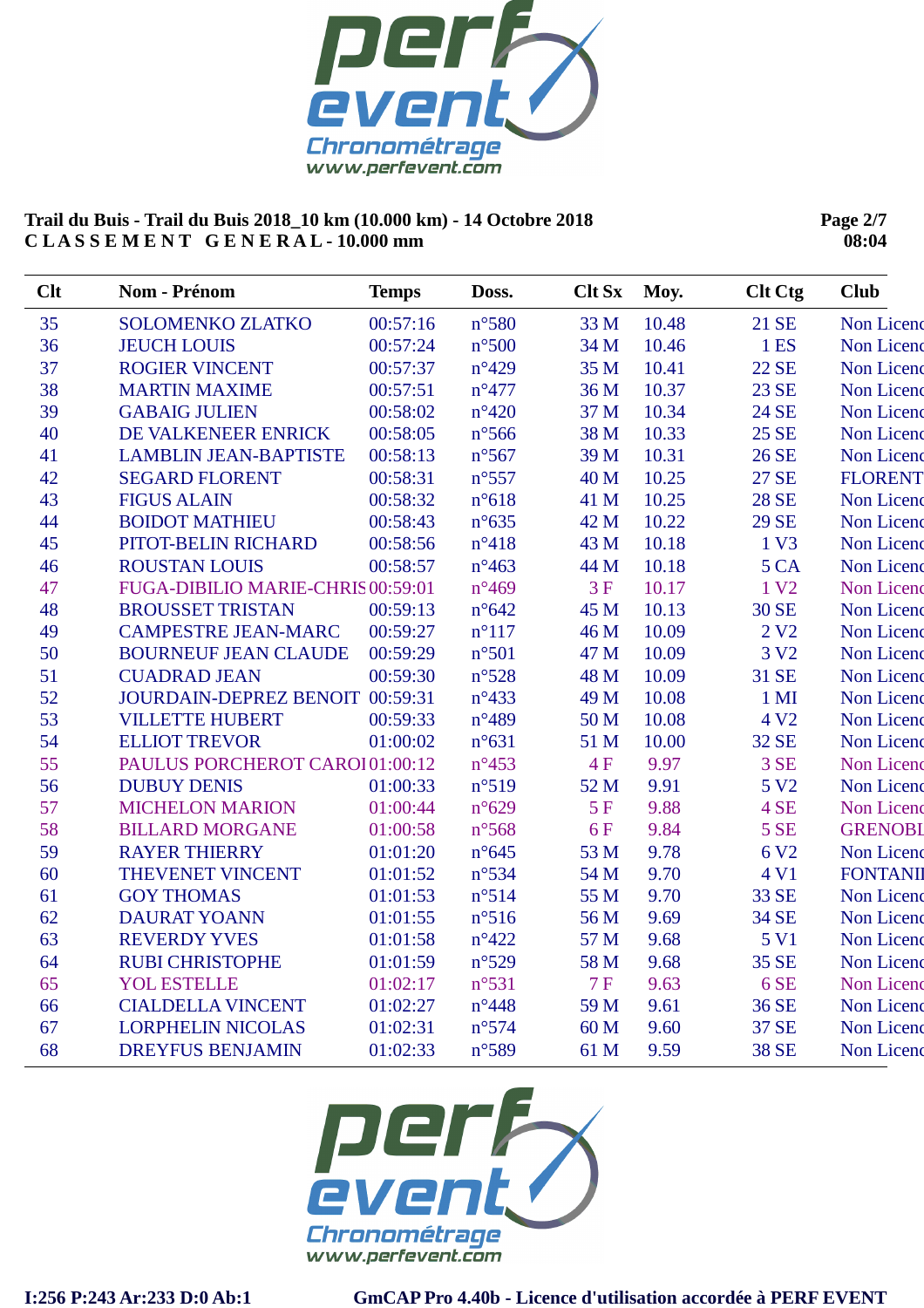

**Page 3/7 08:04**

| Clt | Nom - Prénom                          | <b>Temps</b> | Doss.           | <b>Clt Sx</b> | Moy. | <b>Clt Ctg</b>   | <b>Club</b>      |
|-----|---------------------------------------|--------------|-----------------|---------------|------|------------------|------------------|
| 69  | <b>BALIN ALEXANDRE</b>                | 01:02:38     | $n^{\circ}472$  | 62 M          | 9.58 | 6 V1             | Non Licenc       |
| 70  | <b>WERNER ELODIE</b>                  | 01:02:41     | $n^{\circ}533$  | <b>8F</b>     | 9.57 | <b>7 SE</b>      | Non Licend       |
| 71  | <b>VADCAR CHRISTOPHE</b>              | 01:02:45     | $n^{\circ}644$  | 63 M          | 9.56 | 7 V <sub>2</sub> | Non Licenc       |
| 72  | <b>MOYON LOÏC</b>                     | 01:03:06     | $n^{\circ}639$  | 64 M          | 9.51 | 39 SE            | Non Licenc       |
| 73  | <b>RIBIERE MICHEL</b>                 | 01:03:07     | $n^{\circ}638$  | 65 M          | 9.51 | 8 V <sub>2</sub> | Non Licenc       |
| 74  | <b>BERDAGUE SYLVIE</b>                | 01:03:10     | $n^{\circ}532$  | <b>9F</b>     | 9.50 | 1 V3             | Non Licenc       |
| 75  | <b>BECHE LEAH</b>                     | 01:03:27     | $n^{\circ}457$  | 10F           | 9.46 | 1 V1             | Non Licenc       |
| 76  | <b>SINELLE DELPHINE</b>               | 01:03:45     | $n^{\circ}481$  | 11F           | 9.41 | 2 <sub>VI</sub>  | Non Licenc       |
| 77  | PERELLI ALICE                         | 01:03:45     | $n^{\circ}437$  | 12F           | 9.41 | 1 ES             | GUC athlét       |
| 78  | <b>RAGNET FRANCOIS</b>                | 01:03:57     | $n^{\circ}499$  | 66 M          | 9.38 | 7 V1             | Non Licenc       |
| 79  | <b>RAMBUR QUENTIN</b>                 | 01:04:00     | $n^{\circ}446$  | 67 M          | 9.38 | <b>40 SE</b>     | Non Licenc       |
| 80  | <b>MARTIN CLÉMENT</b>                 | 01:04:06     | $n^{\circ}476$  | 68 M          | 9.36 | 41 SE            | Non Licenc       |
| 81  | <b>MAUREL MATHILDE</b>                | 01:04:26     | $n^{\circ}641$  | 13F           | 9.31 | <b>8 SE</b>      | Non Licenc       |
| 82  | NOHARET EMMANUEL                      | 01:04:43     | $n^{\circ}486$  | 69 M          | 9.27 | 8 V1             | Non Licenc       |
| 83  | <b>DAILLANT ANTHONY</b>               | 01:04:53     | $n^{\circ}616$  | 70 M          | 9.25 | 6 <sub>CA</sub>  | Non Licenc       |
| 84  | <b>VACHER WILFRIED</b>                | 01:05:00     | $n^{\circ}573$  | 71 M          | 9.23 | 42 SE            | Non Licenc       |
| 85  | <b>BESNARD MATHIEU</b>                | 01:05:12     | $n^{\circ}497$  | 72 M          | 9.20 | 43 SE            | Non Licenc       |
| 86  | ARNAUD-JOUFFREY PAULIN 01:05:16       |              | $n^{\circ}407$  | 14 F          | 9.19 | <b>9 SE</b>      | Non Licenc       |
| 87  | <b>ROUSTAN HERVE</b>                  | 01:05:30     | $n^{\circ}462$  | 73 M          | 9.16 | 9 V1             | <b>HERVE RO</b>  |
| 88  | <b>BARRAL CADIÈRE DAMIEN 01:05:50</b> |              | $n^{\circ}$ 563 | 74 M          | 9.11 | <b>44 SE</b>     | Non Licenc       |
| 89  | <b>SCOTTO OLIVIER</b>                 | 01:06:27     | $n^{\circ}484$  | 75 M          | 9.03 | 10 V1            | Non Licenc       |
| 90  | <b>GOY STEPHANE</b>                   | 01:06:30     | $n^{\circ}571$  | 76 M          | 9.02 | 45 SE            | Non Licenc       |
| 91  | PERRIN MICHAEL                        | 01:06:51     | $n^{\circ}542$  | 77 M          | 8.98 | 46 SE            | Non Licenc       |
| 92  | <b>DUPERRAY RÉMY</b>                  | 01:07:10     | $n^{\circ}495$  | 78 M          | 8.93 | 11 V1            | Non Licenc       |
| 93  | <b>DUPERRAY PATRICIA</b>              | 01:07:12     | $n^{\circ}494$  | 15F           | 8.93 | 3 V1             | Non Licenc       |
| 94  | <b>VENINEAUX ARNAUD</b>               | 01:07:19     | $n^{\circ}$ 558 | 79 M          | 8.91 | 12 V1            | <b>UNION M</b>   |
| 95  | <b>COUTAZ JEROME</b>                  | 01:07:24     | n°591           | 80 M          | 8.90 | 13 V1            | Non Licenc       |
| 96  | <b>RICHARD LUCILE</b>                 | 01:07:30     | $n^{\circ}583$  | 16F           | 8.89 | <b>10 SE</b>     | Non Licenc       |
| 97  | <b>COCCIA BATISTE</b>                 | 01:07:32     | $n^{\circ}405$  | 81 M          | 8.89 | 47 SE            | <b>ASUL Bron</b> |
| 98  | <b>DIRAISON PIERRE</b>                | 01:07:49     | $n^{\circ}521$  | 82 M          | 8.85 | <b>48 SE</b>     | Non Licenc       |
| 99  | <b>BERNARD MANUEL</b>                 | 01:07:49     | $n^{\circ}522$  | 83 M          | 8.85 | 49 SE            | Non Licenc       |
| 100 | <b>FARGUES XAVIER</b>                 | 01:08:07     | $n^{\circ}605$  | 84 M          | 8.81 | 9 V <sub>2</sub> | Non Licenc       |
| 101 | <b>STRASSER DENIS</b>                 | 01:08:15     | $n^{\circ}440$  | 85 M          | 8.79 | 10 <sub>V2</sub> | Non Licenc       |
| 102 | <b>BOUISSOU DAVID</b>                 | 01:08:17     | $n^{\circ}473$  | 86 M          | 8.79 | 14 V1            | Non Licenc       |

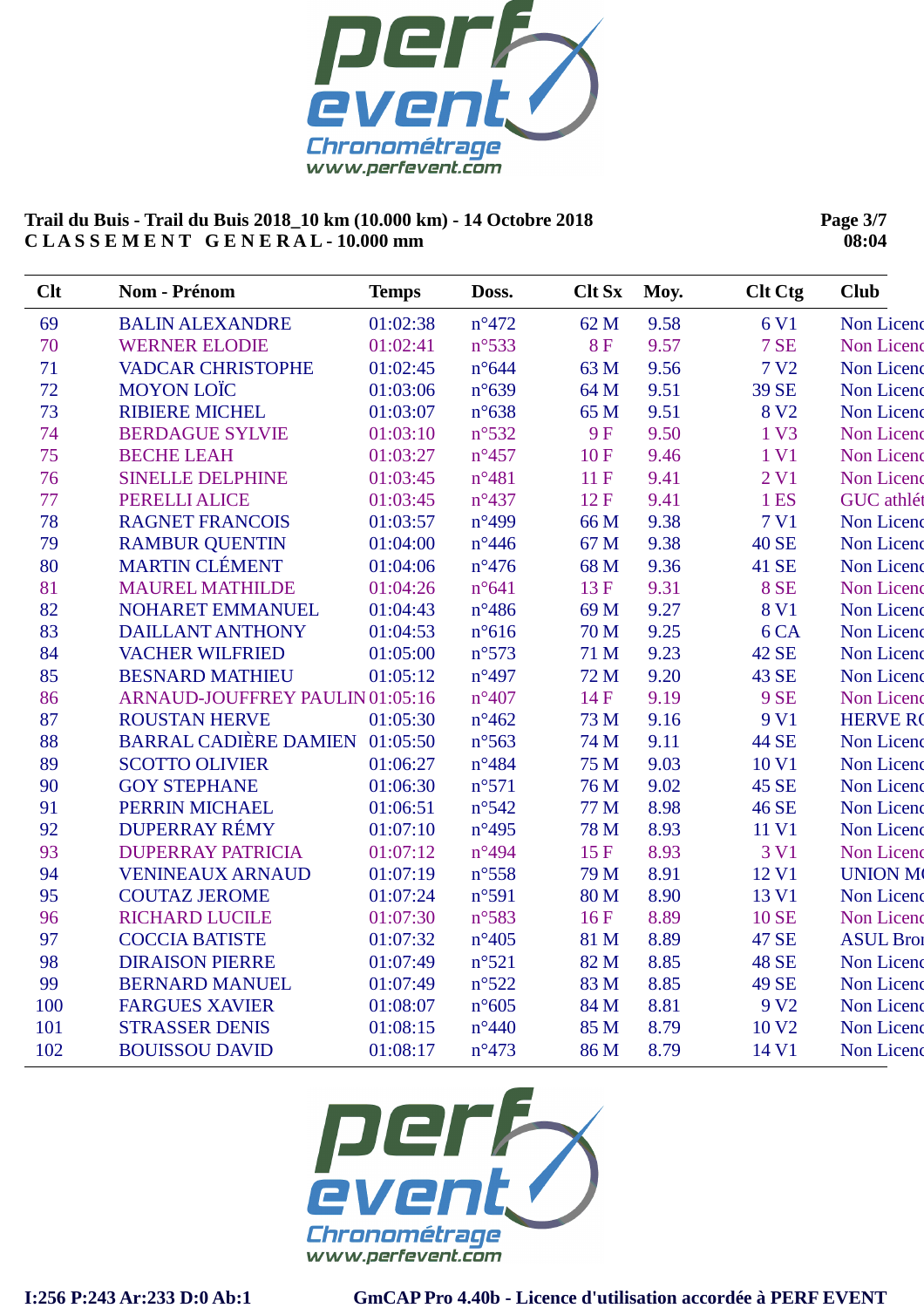

**Page 4/7 08:04**

| <b>Clt</b> | Nom - Prénom                   | <b>Temps</b> | Doss.           | <b>Clt Sx</b> | Moy. | <b>Clt Ctg</b>    | <b>Club</b>     |
|------------|--------------------------------|--------------|-----------------|---------------|------|-------------------|-----------------|
| 103        | <b>CHARRETON ELODIE</b>        | 01:08:24     | $n^{\circ}$ 535 | 17F           | 8.77 | 11 SE             | <b>THOMAS</b>   |
| 104        | <b>COUTAND JEAN PAUL</b>       | 01:08:33     | $n^{\circ}490$  | 87 M          | 8.75 | 2 V3              | Non Licenc      |
| 105        | <b>DUSSOLLIET STÉPHANE</b>     | 01:08:36     | $n^{\circ}650$  | 88 M          | 8.75 | 11 V <sub>2</sub> | Non Licenc      |
| 106        | <b>DUPRE BERTRAND</b>          | 01:08:52     | $n^{\circ}475$  | 89 M          | 8.71 | 15 V1             | Non Licenc      |
| 107        | <b>FAGOT ADELE</b>             | 01:08:54     | $n^{\circ}606$  | <b>18F</b>    | 8.71 | 1 CA              | Non Licenc      |
| 108        | <b>FAGOT JEAN-FRANÇOIS</b>     | 01:08:57     | $n^{\circ}607$  | 90 M          | 8.70 | 12 V <sub>2</sub> | Non Licenc      |
| 109        | <b>ROUSSET JULIEN</b>          | 01:09:05     | $n^{\circ}615$  | 91 M          | 8.69 | <b>50 SE</b>      | Non Licenc      |
| 110        | <b>SZEWCZYK KARINA</b>         | 01:09:47     | $n^{\circ}$ 565 | 19F           | 8.60 | 12 SE             | Non Licenc      |
| 111        | PERRIN ELODIE                  | 01:09:52     | $n^{\circ}646$  | 20F           | 8.59 | 13 SE             | Non Licenc      |
| 112        | <b>VERDET CHRISTOPHE</b>       | 01:10:05     | $n^{\circ}523$  | 92 M          | 8.56 | 16 V1             | Non Licenc      |
| 113        | <b>STRASSER DIDIER</b>         | 01:10:19     | $n^{\circ}441$  | 93 M          | 8.53 | 13 V <sub>2</sub> | Non Licenc      |
| 114        | <b>COCCIA JOEL</b>             | 01:10:37     | $n^{\circ}406$  | 94 M          | 8.50 | 14 V <sub>2</sub> | Non Licenc      |
| 115        | <b>COCHET EMMANUEL</b>         | 01:10:50     | $n^{\circ}491$  | 95 M          | 8.47 | 17 V1             | Non Licenc      |
| 116        | <b>BONJEAN REMI</b>            | 01:10:50     | $n^{\circ}455$  | 96 M          | 8.47 | 18 V1             | Non Licenc      |
| 117        | <b>COLLART JEAN-CLAUDE</b>     | 01:10:55     | $n^{\circ}559$  | 97 M          | 8.46 | 51 SE             | Non Licenc      |
| 118        | <b>WENDLING ALEXANDRE</b>      | 01:11:15     | $n^{\circ}470$  | 98 M          | 8.42 | 5 <sub>JU</sub>   | Non Licenc      |
| 119        | <b>MARTY JEAN-PIERRE</b>       | 01:11:20     | $n^{\circ}520$  | 99 M          | 8.41 | 3 V3              | Non Licenc      |
| 120        | <b>NIVON FLORENT</b>           | 01:11:36     | $n^{\circ}403$  | 100 M         | 8.38 | 52 SE             | Non Licenc      |
| 121        | <b>GRATIER LAURENT</b>         | 01:11:41     | $n^{\circ}525$  | 101 M         | 8.37 | 53 SE             | Non Licenc      |
| 122        | <b>CHEIKH MARIE</b>            | 01:11:53     | $n^{\circ}459$  | 21F           | 8.35 | 14 SE             | Non Licenc      |
| 123        | <b>BONANNO GIUSEPPE</b>        | 01:11:57     | $n^{\circ}588$  | 102 M         | 8.34 | 15 V <sub>2</sub> | Non Licenc      |
| 124        | <b>BALCELLS ANDRE</b>          | 01:12:02     | $n^{\circ}479$  | 103 M         | 8.33 | 16 V <sub>2</sub> | Non Licenc      |
| 125        | <b>DREYFUS MATTHIEU</b>        | 01:12:25     | $n^{\circ}577$  | 104 M         | 8.29 | <b>54 SE</b>      | Non Licenc      |
| 126        | <b>ANGLADE THIBAUT</b>         | 01:12:40     | $n^{\circ}603$  | 105 M         | 8.26 | 55 SE             | Non Licenc      |
| 127        | <b>SOULIER FABRICE</b>         | 01:12:46     | $n^{\circ}626$  | 106 M         | 8.25 | 56 SE             | Non Licenc      |
| 128        | <b>PLAN GREGOIRE</b>           | 01:12:57     | $n^{\circ}401$  | 107 M         | 8.23 | <b>57 SE</b>      | Non Licenc      |
| 129        | <b>CABELLA DANIEL</b>          | 01:13:03     | $n^{\circ}478$  | 108 M         | 8.21 | 4 V3              | <b>DANIEL C</b> |
| 130        | <b>GULLY MARION</b>            | 01:13:06     | $n^{\circ}426$  | 22F           | 8.21 | 15 SE             | Non Licenc      |
| 131        | LONGCHAMBON (AQUILINA 01:13:07 |              | $n^{\circ}483$  | 23F           | 8.21 | 4 V1              | Non Licenc      |
| 132        | <b>LETOUR DOMINIQUE</b>        | 01:13:10     | $n^{\circ}487$  | 109 M         | 8.20 | 17 V <sub>2</sub> | Non Licenc      |
| 133        | <b>MOSSOT CÉLINE</b>           | 01:13:15     | $n^{\circ}610$  | 24 F          | 8.19 | 16 SE             | Non Licenc      |
| 134        | <b>CHOPLIN ANNA</b>            | 01:13:17     | $n^{\circ}604$  | 25F           | 8.19 | 17 SE             | Non Licenc      |
| 135        | PELLETANT SOPHIE               | 01:13:26     | n°598           | 26F           | 8.17 | 5 V1              | Non Licenc      |
| 136        | ?DOSSARD #413                  | 01:13:41     | $n^{\circ}413$  | 110 M         | 8.14 | <b>58 SE</b>      | Non Licenc      |

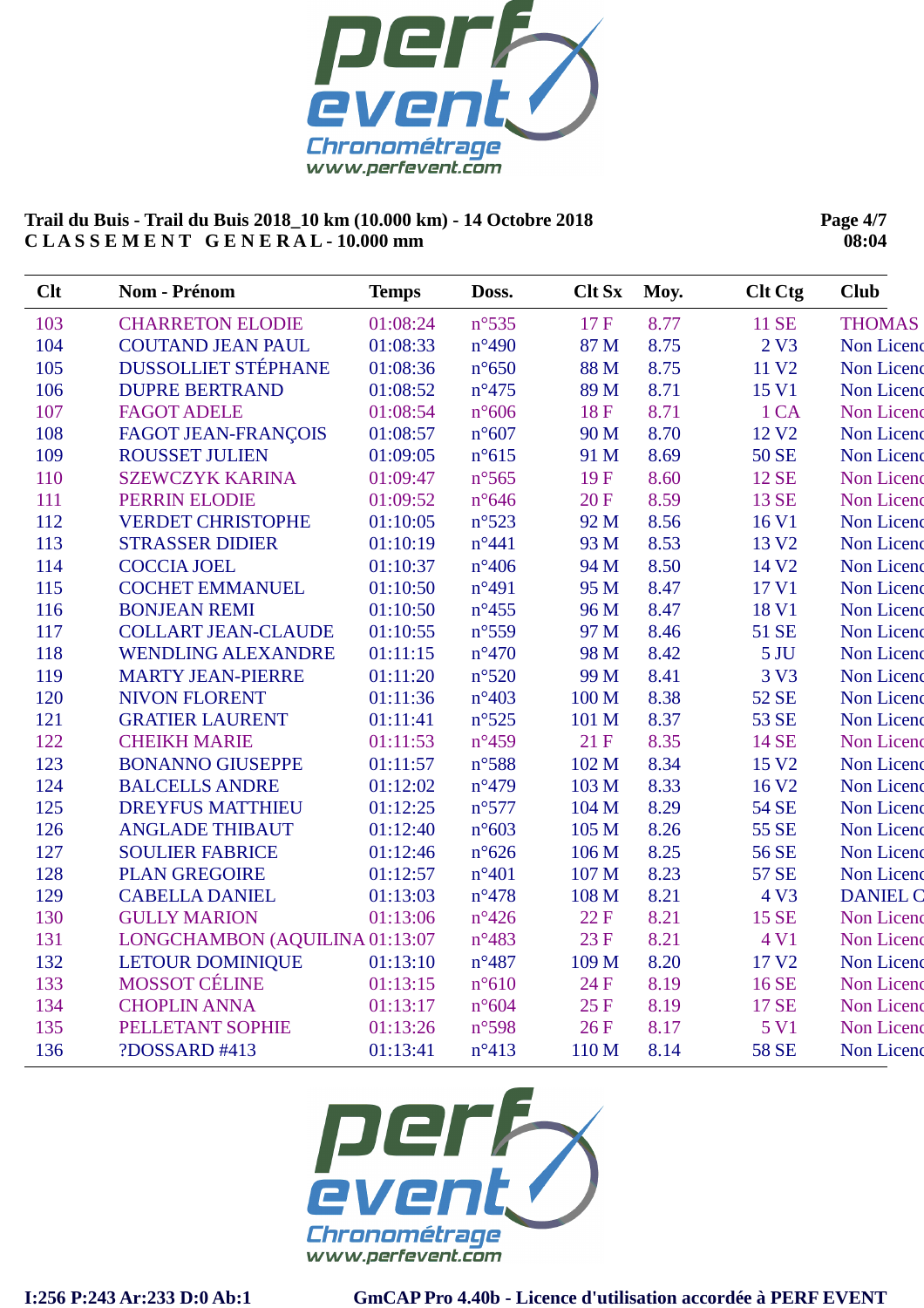

**Page 5/7 08:04**

| <b>Clt</b> | <b>Nom - Prénom</b>                   | <b>Temps</b> | Doss.           | <b>Clt Sx</b> | Moy. | <b>Clt Ctg</b>    | <b>Club</b>       |
|------------|---------------------------------------|--------------|-----------------|---------------|------|-------------------|-------------------|
| 137        | LE GALLO CÉLINE                       | 01:13:48     | $n^{\circ}643$  | 27 F          | 8.13 | 6 V1              | Non Licenc        |
| 138        | <b>BAILLET FRANCIS</b>                | 01:13:51     | $n^{\circ}411$  | 111 M         | 8.13 | 18 V <sub>2</sub> | mille pattes      |
| 139        | <b>ALSON MAXIMILIEN</b>               | 01:14:03     | $n^{\circ}452$  | 112 M         | 8.10 | 19 V1             | Non Licenc        |
| 140        | <b>CARRIER NICOLAS</b>                | 01:14:05     | $n^{\circ}551$  | 113 M         | 8.10 | 20 V1             | Non Licenc        |
| 141        | <b>FAVRE JOANNA</b>                   | 01:14:12     | $n^{\circ}482$  | <b>28F</b>    | 8.09 | 7 V1              | Non Licenc        |
| 142        | <b>INNAMORATI BASTIEN</b>             | 01:14:42     | $n^{\circ}$ 555 | 114 M         | 8.03 | <b>59 SE</b>      | <b>Non Licenc</b> |
| 143        | PILATO MARIE-LOUISE                   | 01:14:50     | $n^{\circ}511$  | 29F           | 8.02 | 2 V <sub>2</sub>  | Non Licenc        |
| 144        | <b>VERDET VALERIE</b>                 | 01:14:57     | n°517           | 30F           | 8.01 | 8 V1              | Non Licenc        |
| 145        | <b>VEREECKEN THIERRY</b>              | 01:15:21     | $n^{\circ}541$  | 115 M         | 7.96 | 60 SE             | Non Licenc        |
| 146        | <b>IDELON ALAIN</b>                   | 01:15:37     | $n^{\circ}601$  | 116 M         | 7.93 | 19 V <sub>2</sub> | Non Licenc        |
| 147        | <b>MARTINI JULIE</b>                  | 01:15:56     | $n^{\circ}612$  | 31 F          | 7.90 | <b>18 SE</b>      | Non Licenc        |
| 148        | <b>GAUTHIER OLIVIER</b>               | 01:15:57     | $n^{\circ}600$  | 117 M         | 7.90 | 21 V1             | Non Licenc        |
| 149        | <b>RIBOULET FANNY</b>                 | 01:16:01     | $n^{\circ}445$  | 32F           | 7.89 | 9 V1              | Non Licenc        |
| 150        | DESSEZ SOLÈNE                         | 01:16:10     | n°515           | 33 F          | 7.88 | 19 SE             | Non Licenc        |
| 151        | <b>BRAYMAND BEATRICE</b>              | 01:16:18     | $n^{\circ}492$  | 34 F          | 7.86 | 10 V1             | Non Licenc        |
| 152        | <b>THIERIOT VÉRONIQUE</b>             | 01:16:51     | $n^{\circ}435$  | 35 F          | 7.81 | 3 V <sub>2</sub>  | Non Licenc        |
| 153        | FERREIRA SÉVERINE                     | 01:16:58     | $n^{\circ}485$  | 36F           | 7.80 | 11 V1             | Non Licenc        |
| 154        | <b>FRANCE AMANDINE</b>                | 01:16:58     | $n^{\circ}543$  | 37F           | 7.80 | <b>20 SE</b>      | <b>AMANDIN</b>    |
| 155        | <b>LECLERE CHRISTELLE</b>             | 01:17:09     | $n^{\circ}424$  | 38F           | 7.78 | 12 V1             | Non Licenc        |
| 156        | <b>CHOUQUET ANNE</b>                  | 01:17:11     | $n^{\circ}493$  | 39F           | 7.78 | 21 SE             | Non Licenc        |
| 157        | <b>MANISSOLLE PERRINE</b>             | 01:17:11     | $n^{\circ}496$  | 40F           | 7.77 | 22 SE             | Non Licenc        |
| 158        | <b>DAILLANT BENOIT</b>                | 01:17:21     | $n^{\circ}617$  | 118 M         | 7.76 | 22 V1             | Non Licenc        |
| 159        | <b>DIEZ DE LUCAS BEATRIZ</b>          | 01:17:32     | $n^{\circ}458$  | 41 F          | 7.74 | 13 V1             | Non Licenc        |
| 160        | <b>MAIRET CHRISTOPHE</b>              | 01:17:36     | $n^{\circ}510$  | 119 M         | 7.73 | 61 SE             | Non Licenc        |
| 161        | PEREZ RÉMI                            | 01:17:48     | $n^{\circ}614$  | 120 M         | 7.71 | 62 SE             | Non Licenc        |
| 162        | <b>DAURAT BRUNO</b>                   | 01:18:17     | $n^{\circ}$ 554 | 121 M         | 7.67 | 20 V <sub>2</sub> | Non Licenc        |
| 163        | <b>VITALI GUILLAUME</b>               | 01:18:21     | $n^{\circ}434$  | 122 M         | 7.66 | 63 SE             | Non Licenc        |
| 164        | <b>BARRAL-CADIERE FLORENC01:18:38</b> |              | n°587           | 42F           | 7.63 | 23 SE             | <b>FLORENC</b>    |
| 165        | <b>AZOULAY MARYLINE</b>               | 01:18:48     | $n^{\circ}602$  | 43 F          | 7.61 | 14 V1             | Non Licenc        |
| 166        | <b>UVIETTA ANNE-SOPHIE</b>            | 01:18:52     | $n^{\circ}613$  | 44 F          | 7.61 | 24 SE             | Non Licenc        |
| 167        | <b>LEMOINE CHRISTOPHE</b>             | 01:18:59     | $n^{\circ}504$  | 123 M         | 7.60 | 23 V1             | Non Licenc        |
| 168        | GIOELLO JACQUES-ALEXAN01:19:30        |              | $n^{\circ}431$  | 124 M         | 7.55 | 64 SE             | Non Licenc        |
| 169        | <b>PLANCHON ALICE</b>                 | 01:19:44     | n°503           | 45 F          | 7.53 | 25 SE             | Non Licenc        |
| 170        | <b>MALLARD ISABELLE</b>               | 01:20:00     | n°599           | 46 F          | 7.50 | 15 V1             | Non Licenc        |

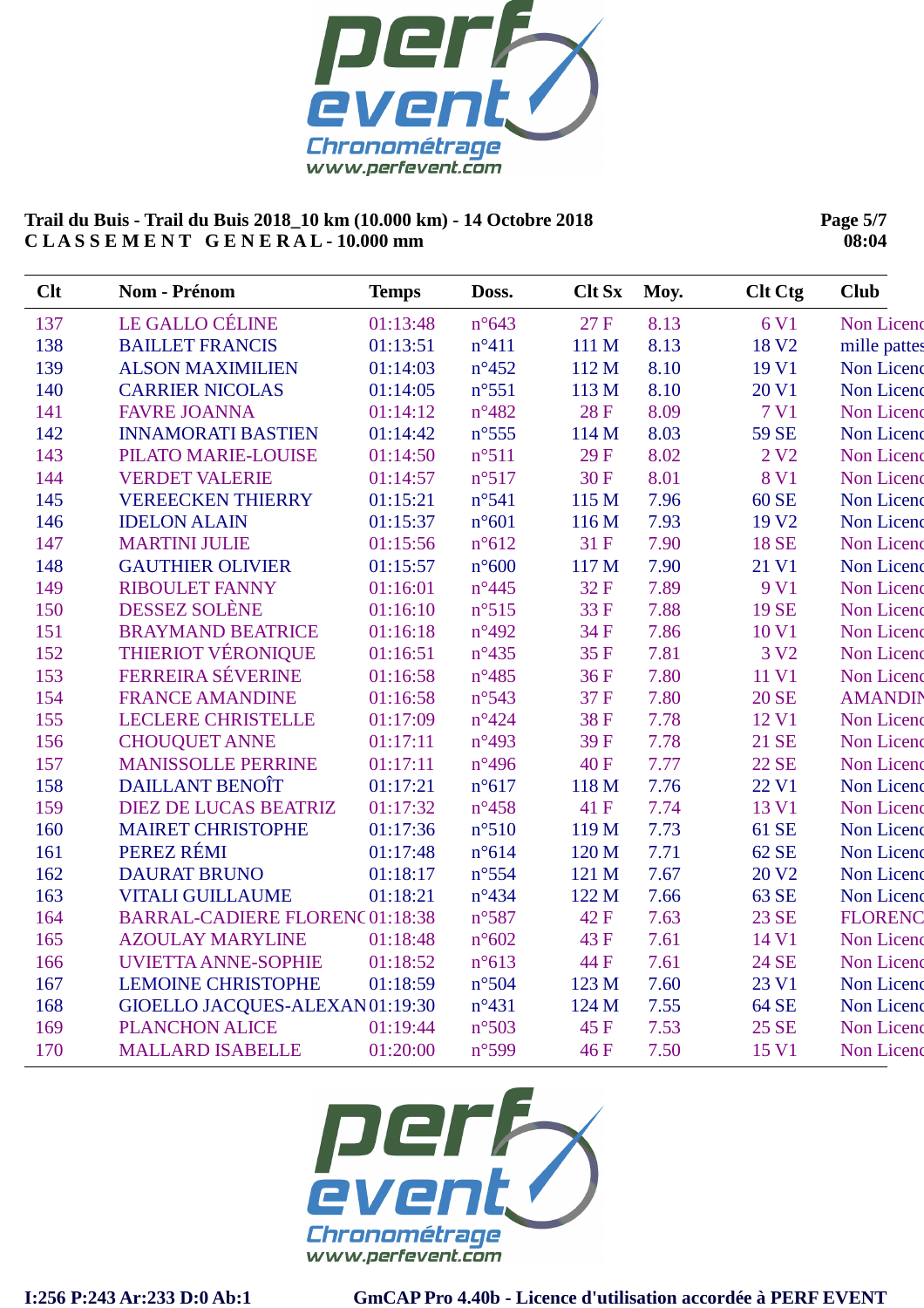

**Page 6/7 08:04**

| Clt | Nom - Prénom                     | <b>Temps</b> | Doss.           | <b>Clt Sx</b> | Moy. | <b>Clt Ctg</b>    | <b>Club</b>    |
|-----|----------------------------------|--------------|-----------------|---------------|------|-------------------|----------------|
| 171 | <b>DAURAT NICOLE</b>             | 01:20:02     | $n^{\circ}$ 553 | 47 F          | 7.50 | 4 V <sub>2</sub>  | Non Licenc     |
| 172 | <b>BRAY EMILIE</b>               | 01:20:06     | $n^{\circ}576$  | 48F           | 7.49 | 26 SE             | Non Licenc     |
| 173 | <b>JACOB DELPHINE</b>            | 01:20:22     | $n^{\circ}466$  | 49 F          | 7.47 | 16 V1             | <b>DMA</b>     |
| 174 | PIJCKE VERONIQUE                 | 01:20:33     | $n^{\circ}447$  | 50F           | 7.45 | <b>27 SE</b>      | Non Licenc     |
| 175 | <b>BERTON MARYLENE</b>           | 01:20:37     | $n^{\circ}585$  | 51F           | 7.44 | 5 V <sub>2</sub>  | <b>TEAM RA</b> |
| 176 | <b>ETIENNE JOEL</b>              | 01:20:57     | $n^{\circ}609$  | 125 M         | 7.41 | 21 V <sub>2</sub> | Non Licenc     |
| 177 | <b>MALLET SIMON</b>              | 01:21:01     | $n^{\circ}409$  | 126 M         | 7.41 | 24 V1             | Non Licenc     |
| 178 | <b>RICHARD BERTRAND</b>          | 01:21:12     | $n^{\circ}630$  | 127 M         | 7.39 | 25 V1             | Non Licenc     |
| 179 | <b>DISDIER VERONIQUE</b>         | 01:21:18     | n°590           | 52F           | 7.38 | 17 V1             | Non Licenc     |
| 180 | <b>MARCHANDISE OLIVIA</b>        | 01:21:21     | $n^{\circ}468$  | 53 F          | 7.38 | <b>28 SE</b>      | Non Licenc     |
| 181 | CHEDANNE SOULLIER ALIZI 01:21:21 |              | $n^{\circ}505$  | 54 F          | 7.38 | <b>29 SE</b>      | Non Licenc     |
| 182 | <b>RIONDET MICHEL</b>            | 01:21:45     | $n^{\circ}340$  | 128 M         | 7.34 | 5 V3              | Non Licenc     |
| 183 | <b>ISABEL SEBASTIEN</b>          | 01:21:47     | $n^{\circ}561$  | 129 M         | 7.34 | 65 SE             | Non Licenc     |
| 184 | <b>QUILLIEC YOANN</b>            | 01:21:48     | n°593           | 130 M         | 7.34 | 66 SE             | Non Licenc     |
| 185 | <b>LOPES EMILIE</b>              | 01:21:51     | $n^{\circ}$ 536 | 55F           | 7.33 | <b>30 SE</b>      | Non Licenc     |
| 186 | <b>LOPES LIONEL</b>              | 01:21:51     | $n^{\circ}449$  | 131 M         | 7.33 | 26 V1             | Non Licenc     |
| 187 | DELNONDEDIEU CLAUDE              | 01:22:15     | $n^{\circ}425$  | 56F           | 7.30 | 18 V1             | Non Licenc     |
| 188 | <b>MARILLAT EMMANUELLE</b>       | 01:22:55     | n°547           | 57F           | 7.24 | 31 SE             | Non Licenc     |
| 189 | <b>MARILLAT JEAN YVES</b>        | 01:22:56     | $n^{\circ}548$  | 132 M         | 7.24 | 67 SE             | Non Licenc     |
| 190 | <b>GUYON BEATRICE</b>            | 01:23:54     | n°572           | 58F           | 7.15 | 6 V <sub>2</sub>  | Non Licenc     |
| 191 | <b>BAO JIAWEI</b>                | 01:23:55     | $n^{\circ}506$  | 59F           | 7.15 | 32 SE             | Non Licenc     |
| 192 | <b>ROLLAND ARIANE</b>            | 01:24:41     | $n^{\circ}623$  | 60F           | 7.09 | 19 V1             | Non Licenc     |
| 193 | <b>ROSSI CAROLINE</b>            | 01:24:41     | $n^{\circ}$ 596 | 61 F          | 7.09 | 33 SE             | Non Licenc     |
| 194 | <b>GÉROUDET ANNE-LAURE</b>       | 01:25:04     | n°513           | 62F           | 7.05 | 34 SE             | Non Licenc     |
| 195 | <b>BERGER LISA</b>               | 01:25:23     | $n^{\circ}502$  | 63F           | 7.03 | 35 SE             | Non Licenc     |
| 196 | PARPAN (BERTRAND) LAETI 01:25:47 |              | $n^{\circ}624$  | 64 F          | 6.99 | 36 SE             | Non Licenc     |
| 197 | PECHENART MARIE AURE             | 01:25:47     | $n^{\circ}625$  | 65F           | 6.99 | 37 SE             | Non Licenc     |
| 198 | <b>PERROT EMILIE</b>             | 01:25:47     | n°538           | 66F           | 6.99 | <b>38 SE</b>      | Non Licenc     |
| 199 | <b>BURLET JACQUES</b>            | 01:25:59     | $n^{\circ}423$  | 133 M         | 6.98 | 6 V3              | Non Licenc     |
| 200 | <b>BASTRENTA JOELLE</b>          | 01:25:59     | $n^{\circ}421$  | 67 F          | 6.98 | 7 V <sub>2</sub>  | Non Licenc     |
| 201 | <b>GUINET FRÉDÉRIC</b>           | 01:26:09     | $n^{\circ}508$  | 134 M         | 6.97 | 22 V <sub>2</sub> | Non Licenc     |
| 202 | <b>THAUSE DÉBORA</b>             | 01:27:06     | $n^{\circ}527$  | 68F           | 6.89 | 39 SE             | Non Licenc     |
| 203 | <b>KIRTSCH AXELLE</b>            | 01:27:52     | $n^{\circ}$ 556 | 69F           | 6.83 | 20 V1             | Non Licenc     |
| 204 | <b>GAGNIER MÉLANIE</b>           | 01:27:52     | n°579           | 70F           | 6.83 | <b>40 SE</b>      | Non Licenc     |